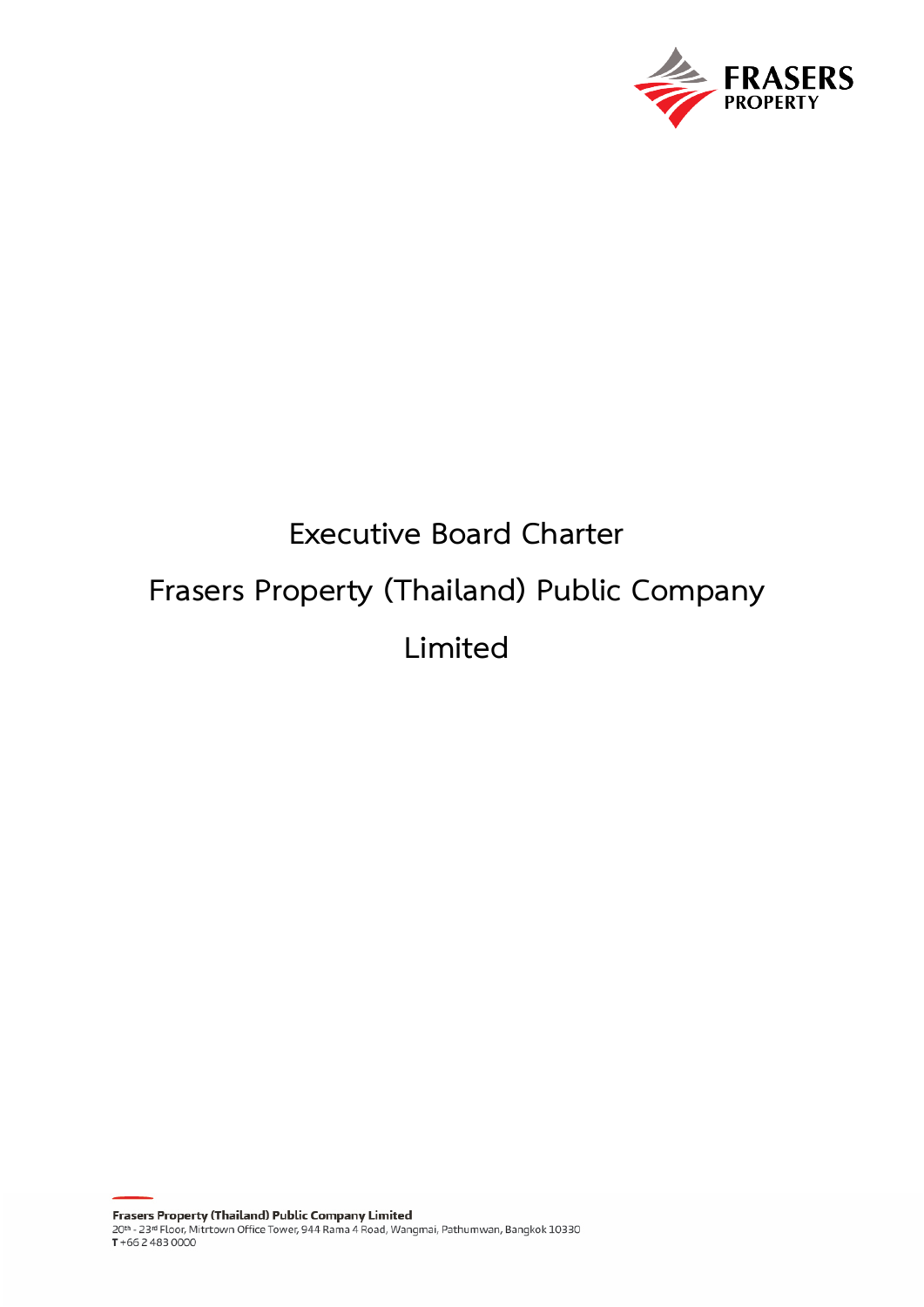

# **Executive Board Charter**

### **1) Objective**

The Executive Committee was established to support the performance of the Board of Directors in supervising the operations of the Management under the Company's objectives, policies, visions, goals, strategies, and regulations, including the approval authority according to the limit setting level. The Executive Board Charter has been prepared to make the Executive Directors of the Company understand their roles and duties in operating following the objectives and goals set by the Board of Directors for maximum efficiency, legality, and under the principles of good corporate governance.

#### **2) Composition and structure of the Executive Committee**

- 2.1 The Board of Directors considers and appoints the Executive Committee and the Chairperson of the Executive Committee.
- 2.2 The Executive Committee consists of qualified directors and senior management with the number of executive directors as the Board of Directors deems appropriate. In this regard, the Chief Executive Officer holds the position of Executive Director.
- 2.3 The Company Secretary acts as secretary to the Executive Committee unless the Board of Executive Directors has a resolution delegating otherwise.

#### **3) Qualifications of the Executive Committee**

- 3.1 A person who has knowledge, capability, and experience will be beneficial to the performance of duties as an Executive Director. Also, he/she can devote sufficient time to perform tasks to achieve the Board of Directors' objectives.
- 3.2 A person who has qualifications and does not have any prohibited characteristics under the Public Limited Company Act, Securities and Exchange Act, and other relevant laws. Also, he/she must not has characteristics indicating a lack of suitability to be entrusted with the management of a publicly held business as specified by the Securities and Exchange Commission and the Stock Exchange of Thailand.

#### **4) Term of office, appointment and retirement of Executive Directors**

4.1 The Executive Director who is a director of the Company has a term of office of three years and vacates office upon the expiration of the term, or upon the termination of the Company's directorship, or the Board of Directors resolves to vacate office. In this regard, if such a director vacates office due to the expiration of the term, he/she may be re-appointed by the Board of Directors as necessary and appropriate.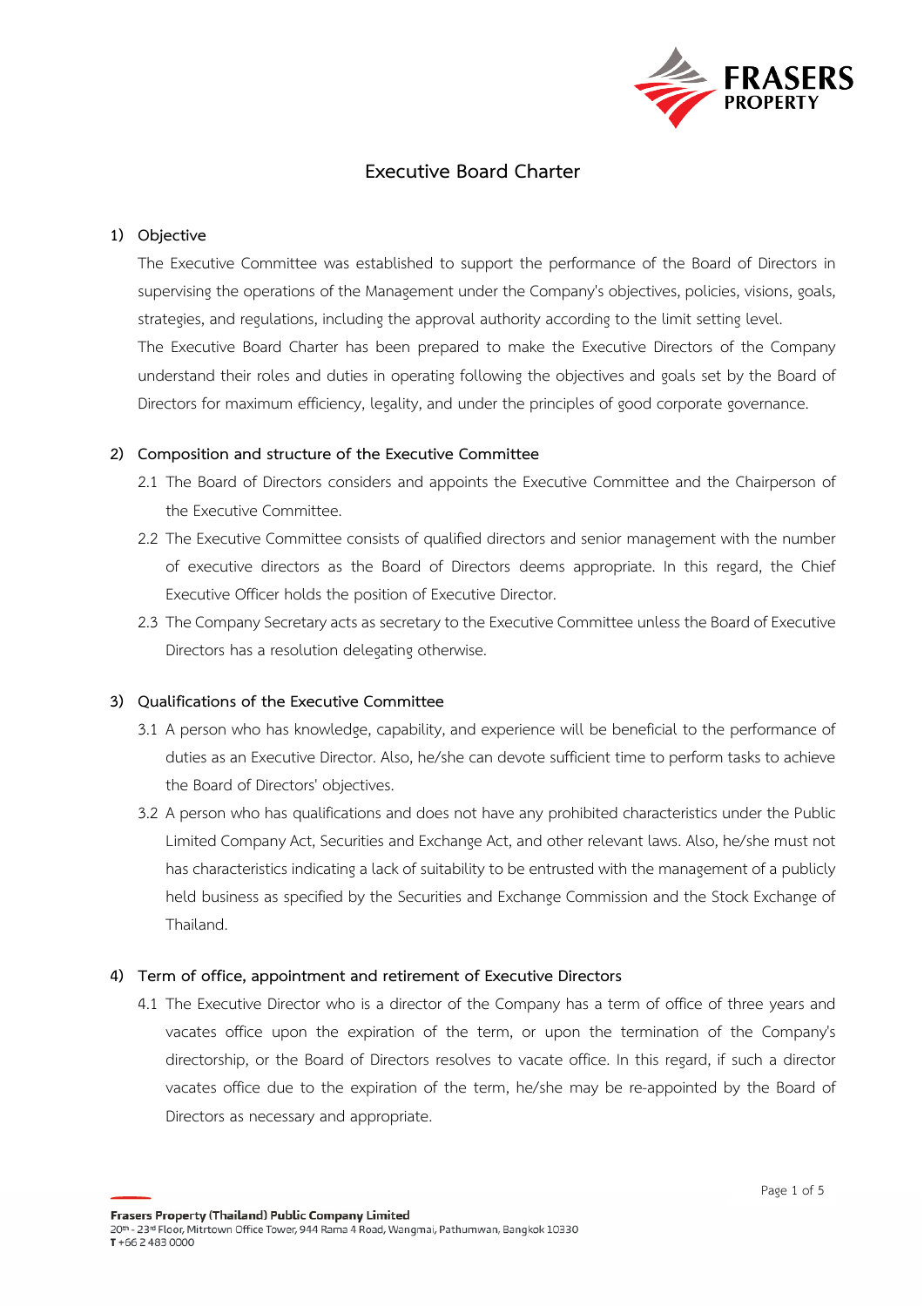

- 4.2 If the Executive Director's position is vacant due to reasons other than the expiration of the term under 4.1, the Board of Directors shall appoint a person with full qualifications to be an Executive Director to replace the vacant position. The person who becomes the Executive Director instead shall hold office only for the remaining term of the Executive Director whom he/ she replaces.
- 4.3 Executive Directors who are senior executives of the Company have a term of office as long as they are the Company's executives unless the Board of Directors resolves otherwise.

# **5) Roles, duties and responsibilities, and authorities of the Executive Committee**

- 5.1 Consider setting the vision, mission, policy, strategy, goal, business plan, investment, annual budget, and various administrative powers of the Company for the Board of Directors to approve.
- 5.2 Review and monitor projects and investment opportunities in line with the Company's strategy before submitting them to the Board of Directors for approval.
- 5.3 Consider and approve the use of money for investment, make financial transactions with financial institutions to open loans, pledges, mortgages, guarantees, and any other transactions, including buying and selling/registering land ownership for the Company's regular transactions. The limit is clearly set for each transaction, and the said limit is under the regulations and approval authority approved by the Board of Directors. However, the said limit is subject to change as appropriate at the discretion of the Board of Directors.
- 5.4 Establish an effective organizational and management structure covering the selection, hiring, appointment, transfer, training, dismissal, and termination of employees and executives below the Chief Executive Officer. Also, the Executive Committee shall assign the Chief Executive Officer, or Chief Executive Officer of the subsidiary, or a person who the Chief Executive Officer of the subsidiary deems appropriate to have the authority on behalf of the Company to sign an employment contract. Except for the head of the audit department, it is at the discretion of the audit committee.
- 5.5 Advise the Board of Directors on important decisions issues causing significant changes to the Company's business and issues requiring compliance with the law and regulations of the Stock Exchange of Thailand.
- 5.6 Provide advice and management advice to the Chief Executive Officer and senior management.
- 5.7 Appoint or hire consultants related to the Company's internal management for maximum efficiency.
- 5.8 Prepare details of the authority to operate within the Company to decentralize its authorities to executives and employees to perform tasks and make decisions with efficiency and flexibility without losing control for submission to the Board of Directors for approval.
- 5.9 Supervise, monitor, and evaluate the Group's business performance following the policies, goals, strategies, operating plans, and annual budgets approved by the Board of directors efficiently and by the changing business conditions over time. It shall be under the Company's law, rules, and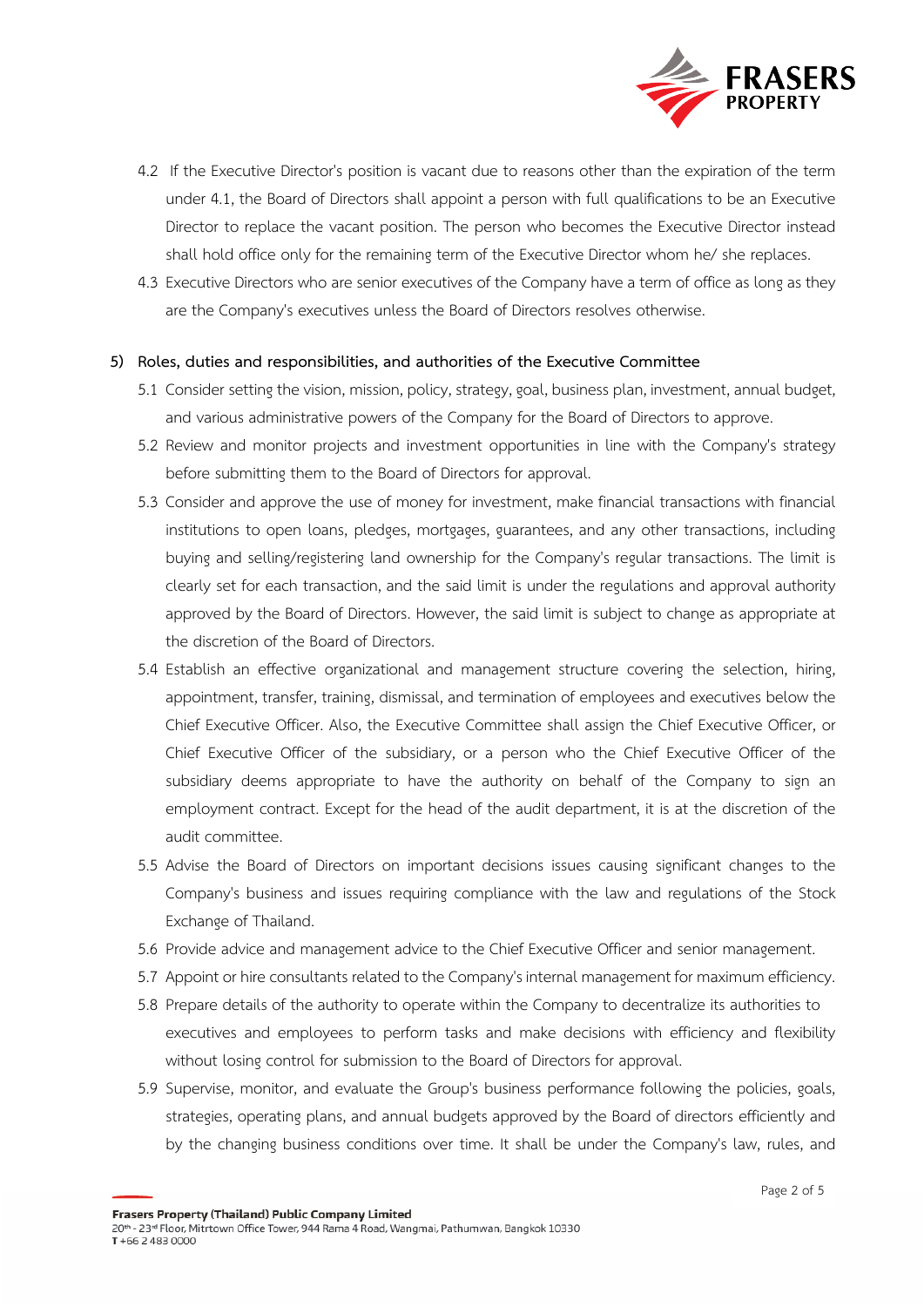

regulations and the rules of the Stock Exchange of Thailand, and there is no conflict of interest for the Company's best interest.

5.10 Supervise and approve matters related to the operation of the Company and may appoint or assign one or more persons to perform any action on behalf of the Executive Committee as deemed appropriate. The Executive Committee can cancel, change or amend such authority.

In this regard, the delegation of authority and responsibility of the Executive Committee shall not be in the nature of delegation or sub-delegation that allows the Executive Committee or the person authorized by the Executive Committee to approve the transactions that they or persons who may have conflicts of interest, being an interested person, or any other conflict of interest with the Company or its subsidiaries. It is as defined in the Notification of the Securities and Exchange Commission. The approval of such transactions must be proposed to the Board of Directors' meeting and/or the shareholders' meeting (as the case may be) to consider and approve the said transaction according to the Articles of Association of the Company and its subsidiaries or related laws, except for approval of transactions with normal business conditions with a clear scope.

- 5.11 Consider, screen all types of work proposed to the Board of Directors. Except the work is under the responsibility and/or is the authority of other sub-committees of the Company who will consider screening and submit to the Board of Directors directly.
- 5.12 Assess the Executive Committee's performance at least once a year. The Secretary of the Executive Committee will submit the Executive Committee performance assessment form to all the Board of Directors for an annual assessment of the entire Board and individual. When each director has completed the evaluation, the director will send the assessment form back to the Secretary of the Executive Committee. The Secretary of the Executive Committee will report assessment scores of each director and summarize results of the performance assessment of the Executive Committee for the year to the Executive Committee and the Board of Directors for acknowledgment.
- 5.13Review the Executive Board Charter annually to ensure that the Executive Board's performance guidelines are consistent with the current situation. If there is any amendment, it shall be submitted to the Board of Directors for approval.
- 5.14Prepare a report on the performance of the Executive Committee signed by the Chairperson of the Executive Committee for disclosure in the annual report following good corporate governance principles.
- 5.15Perform any other tasks as assigned by the Board of Directors.

# **6 Executive Committee Meeting**

6.1 The Executive Committee should hold a meeting of its committee at least once a month and may hold special meetings as necessary.